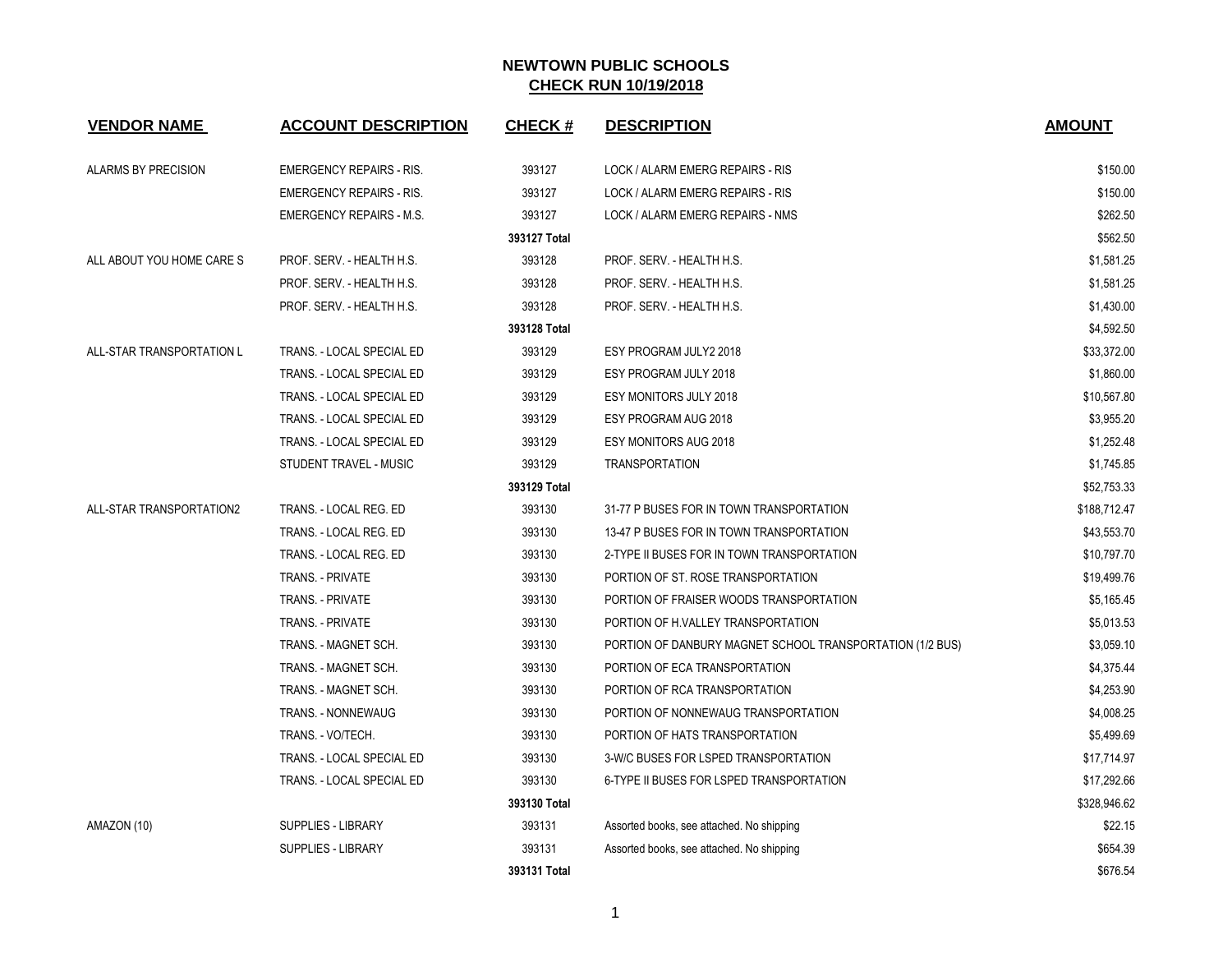| <b>VENDOR NAME</b> | <b>ACCOUNT DESCRIPTION</b>         | <b>CHECK#</b> | <b>DESCRIPTION</b>                                                              | <b>AMOUNT</b> |
|--------------------|------------------------------------|---------------|---------------------------------------------------------------------------------|---------------|
| AMAZON (11)        | INSTR. SUPPLIES - CLASSROOM        | 393132        | HEXBUG Compatible Batteries, 20-pack, Alkaline Cell, LR44-AG13                  | \$9.18        |
|                    | INSTR. SUPPLIES - CLASSROOM        | 393132        | HEXBUG Nano Nitro 5-pack Toy, Item # B01BX4EMIC, Free S/H                       | \$39.98       |
|                    | INSTR. SUPPLIES - CLASSROOM        | 393132        | Mato & Hash Royal Blue Draw-String Cinch Sack Promotional Backpack Bags         | \$119.99      |
|                    | INSTR. SUPPLIES - CLASSROOM        | 393132        | HEXBUG Compatible Batteries, 20-pack, Alkaline Cell, Item #B004OGIXO6           | \$3.99        |
|                    | INSTR. SUPPLIES - CLASSROOM        | 393132        | HEXBUG Nano Nitro 5-pack Toy, Item # B01BX4EMIC                                 | \$25.98       |
|                    | INSTR. SUPPLIES - CLASSROOM        | 393132        | NGSS Book Order for New Kindergarten Class, 15 books                            | \$11.47       |
|                    | INSTR. SUPPLIES - CLASSROOM        | 393132        | NGSS Book Order for New Kindergarten Class, 15 books                            | \$116.81      |
|                    | INSTR. SUPPLIES - CLASSROOM        | 393132        | Shipping and Handling charges, with discounts                                   | \$3.99        |
|                    | INSTR. SUPPLIES - CLASSROOM        | 393132        | The Dot, hardcover book, by Peter H. Reynolds                                   | \$224.75      |
|                    |                                    | 393132 Total  |                                                                                 | \$556.14      |
| AMAZON (12)        | INSTR. SUPPLIES - SOC. STUDIES     | 393133        | Book, Shhh! Were rewriting the Constitution for classroom use                   | \$96.48       |
|                    | INSTR. SUPPLIES - SOC. STUDIES     | 393133        | Book, Shhh! Were rewriting the Constitution for classroom use                   | \$128.64      |
|                    | REPAIRS - PROJ. ADV.               | 393133        | Dynamic Rope and replacement balls                                              | \$48.38       |
|                    | INSTR. SUPPLIES - CLASSROOM        | 393133        | Assorted classroom items, ie: dry erase markers, sharpie markers, teacher chair | \$488.19      |
|                    | INSTR. SUPPLIES - CLASSROOM        | 393133        | Assorted classroom items, ie: dry erase markers, sharpie markers, teacher chair | \$24.98       |
|                    | INSTR. SUPPLIES - CLASSROOM        | 393133        | to purchase items for classrooms                                                | \$124.75      |
|                    | INSTR. SUPPLIES - CLASSROOM        | 393133        | to purchase items for classrooms                                                | \$4.97        |
|                    | <b>INSTR. SUPPLIES - ART</b>       | 393133        | IRIS Portable Project Case, 6 pack for art class                                | \$83.97       |
|                    | INSTR. SUPPLIES - COMPUTER ED.     | 393133        | Capernicus Tech Tub2, holds 6 devices                                           | \$221.25      |
|                    | INSTR. SUPPLIES - P.E.             | 393133        | Apple Ipad, 16GB Wi Fi, Black 4th Gen, cert. refurbished.                       | \$121.99      |
|                    | INSTR. SUPPLIES - TECH. ED         | 393133        | assorted items for Tech Ed classes, including magnets, duct tape, balsa wood    | \$604.01      |
|                    | <b>INSTR. SUPPLIES - P.E.</b>      | 393133        | Items for use in PE classes, including Hockey game, coaching sticks             | \$1,147.62    |
|                    | INSTR. SUPPLIES - CLASSROOM        | 393133        | Various supplies, playground items as needed.                                   | \$7.99        |
|                    | INSTR. SUPPLIES - CLASSROOM        | 393133        | Various supplies, playground items as needed.                                   | (\$132.74)    |
|                    | INSTR. SUPPLIES - CLASSROOM        | 393133        | Various supplies, playground items as needed.                                   | \$27.45       |
|                    | INSTR. SUPPLIES - CLASSROOM        | 393133        | Various supplies, playground items as needed.                                   | \$147.16      |
|                    | INSTR. SUPPLIES - CLASSROOM        | 393133        | Various supplies, playground items as needed.                                   | \$57.15       |
|                    | INSTR. SUPPLIES - CLASSROOM        | 393133        | Various supplies, playground items as needed.                                   | \$8.20        |
|                    | INSTR. SUPPLIES - CLASSROOM        | 393133        | Various supplies, playground items as needed.                                   | \$11.36       |
|                    | INSTR. SUPPLIES - CLASSROOM        | 393133        | Various supplies, playground items as needed.                                   | \$14.59       |
|                    | INSTR. SUPPLIES - CLASSROOM        | 393133        | Various supplies, playground items as needed.                                   | \$34.95       |
|                    | <b>INSTR. SUPPLIES - CLASSROOM</b> | 393133        | Various supplies, playground items as needed.                                   | \$91.39       |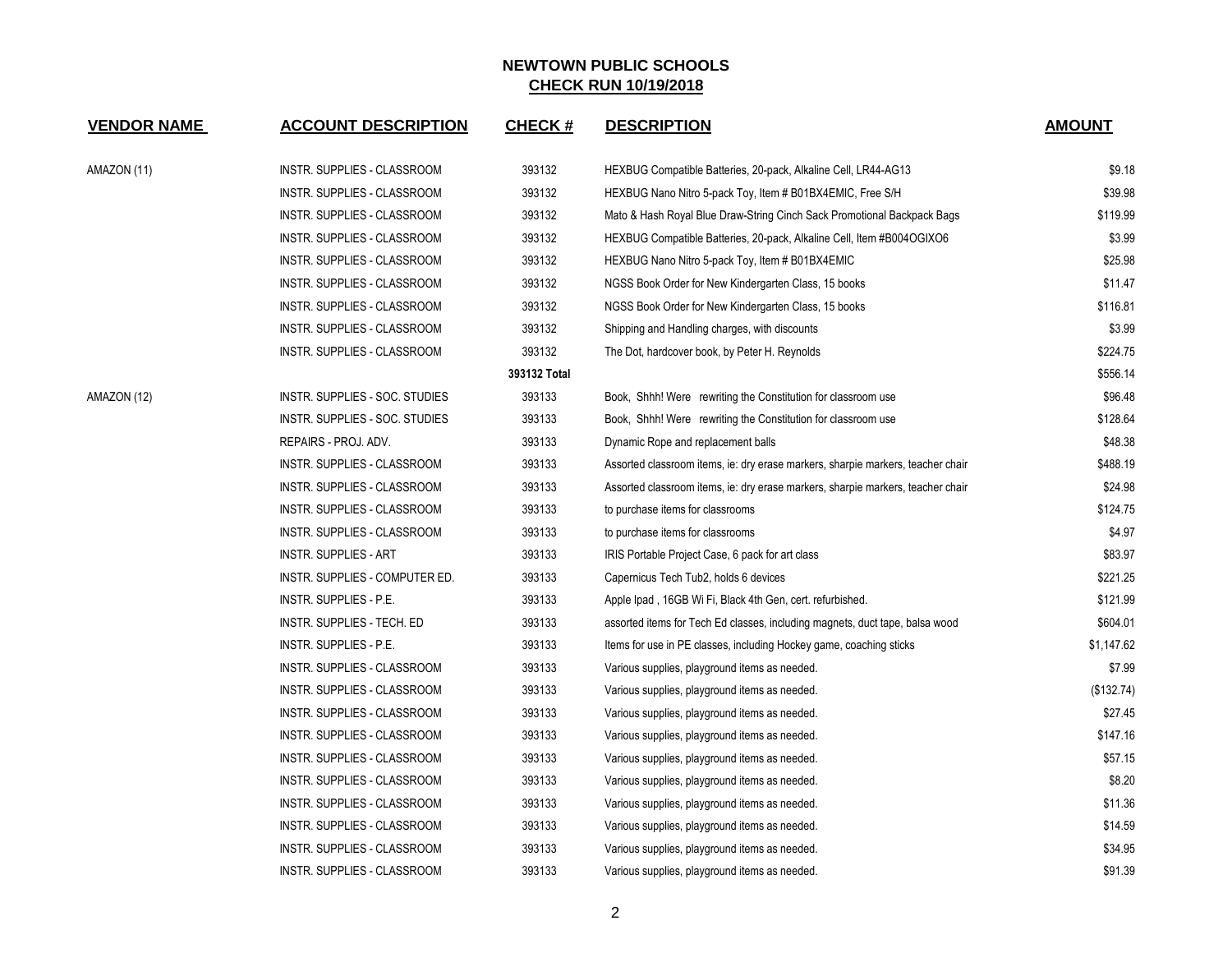| <b>VENDOR NAME</b> | <b>ACCOUNT DESCRIPTION</b>       | <b>CHECK#</b> | <b>DESCRIPTION</b>                                                                       | <b>AMOUNT</b> |
|--------------------|----------------------------------|---------------|------------------------------------------------------------------------------------------|---------------|
| AMAZON (12)        | INSTR. SUPPLIES - CLASSROOM      | 393133        | Various supplies, playground items as needed.                                            | \$30.98       |
|                    | INSTR. SUPPLIES - WORLD LANG.    | 393133        | Cube erasers to use in classroom activities                                              | \$46.80       |
|                    | INSTR. SUPPLIES - TECH. ED       | 393133        | Items for Tech Ed classes, including 3 d printing materials, , Newtowns cradle           | \$88.10       |
|                    | INSTR. SUPPLIES - TECH. ED       | 393133        | Items for Tech Ed classes.                                                               | \$79.99       |
|                    | INSTR. SUPPLIES - TECH. ED       | 393133        | Items for Tech Ed classes, including 3 d printing materials, , Newtowns cradle, items    | \$165.00      |
|                    | INSTR. SUPPLIES - TECH. ED       | 393133        | Shipping charge                                                                          | \$15.74       |
|                    | INSTR. SUPPLIES - SCIENCE        | 393133        | Supplies for science classes, nitrile gloves, 9 vold batteries, paper towels, heat lamps | \$259.69      |
|                    | INSTR. SUPPLIES - COMPUTER ED.   | 393133        | looping with finding dory (87407)                                                        | \$8.54        |
|                    |                                  | 393133 Total  |                                                                                          | \$4,057.57    |
| AMAZON (14)        | <b>TEXTBOOKS - READING</b>       | 393134        | Various replacement novels.                                                              | \$34.82       |
|                    | <b>INSTR. SUPPLIES - SCIENCE</b> | 393134        | Lab-Aids-Ob- Scertainer Boo81TOE6O                                                       | \$260.70      |
|                    | INSTR. SUPPLIES - COMPUTER ED.   | 393134        | iPad HDMI Adaptor                                                                        | \$79.77       |
|                    | INSTR. SUPPLIES - COMPUTER ED.   | 393134        | 48 pk Amazon basics AA batteries                                                         | \$13.99       |
|                    | INSTR. SUPPLIES - COMPUTER ED.   | 393134        | iPad HDMI Adaptor                                                                        | \$77.97       |
|                    | INSTR. SUPPLIES - COMPUTER ED.   | 393134        | 48 pk Amazon basics AA batteries                                                         | \$13.99       |
|                    | INSTR. SUPPLIES - COMPUTER ED.   | 393134        | Amazon Basics AAA batteries                                                              | \$29.97       |
|                    | <b>TEXTBOOKS - READING</b>       | 393134        | Reading texts                                                                            | \$62.99       |
|                    | <b>TEXTBOOKS - READING</b>       | 393134        | Shipping                                                                                 | \$3.99        |
|                    | INSTR. SUPPLIES - P.E.           | 393134        | 360 Athletics 9 inch Pylon Cones - numbered prepack                                      | \$36.07       |
|                    |                                  | 393134 Total  |                                                                                          | \$614.26      |
| AMAZON (9)         | INSTR. SUPPLIES - CLASSROOM      | 393135        | TECH CLUB                                                                                | \$189.86      |
|                    | INSTR. SUPPLIES - CLASSROOM      | 393135        | <b>CYBER CM</b>                                                                          | (\$8.48)      |
|                    | INSTR. SUPPLIES - CLASSROOM      | 393135        | <b>YEARBOOK</b>                                                                          | \$19.99       |
|                    | INSTR. SUPPLIES - CLASSROOM      | 393135        | <b>CYBER</b>                                                                             | \$8.48        |
|                    | INSTR. SUPPLIES - CLASSROOM      | 393135        | <b>TECH CLUB</b>                                                                         | \$29.95       |
|                    | INSTR. SUPPLIES - TECH ED.       | 393135        | 24 pack Panasonic batteries                                                              | \$20.99       |
|                    | <b>INSTR. SUPPLIES - SCIENCE</b> | 393135        | Six Casico Calculators for Paulsson Class                                                | \$53.58       |
|                    | <b>TEXTBOOKS - SCIENCE</b>       | 393135        | Aerospace Engineering From Ground Up textbook for Nicholson class reference              | \$174.94      |
|                    | <b>INSTR. SUPPLIES - ART</b>     | 393135        | PENTEL PENS                                                                              | \$9.50        |
|                    | <b>INSTR. SUPPLIES - ART</b>     | 393135        | PENTEL PENS                                                                              | \$23.17       |
|                    | <b>INSTR. SUPPLIES - MUSIC</b>   | 393135        | WENGER PREFACE MUSIC STANDS                                                              | \$510.50      |
|                    | <b>INSTR. SUPPLIES - ART</b>     | 393135        | <b>PENS</b>                                                                              | \$24.88       |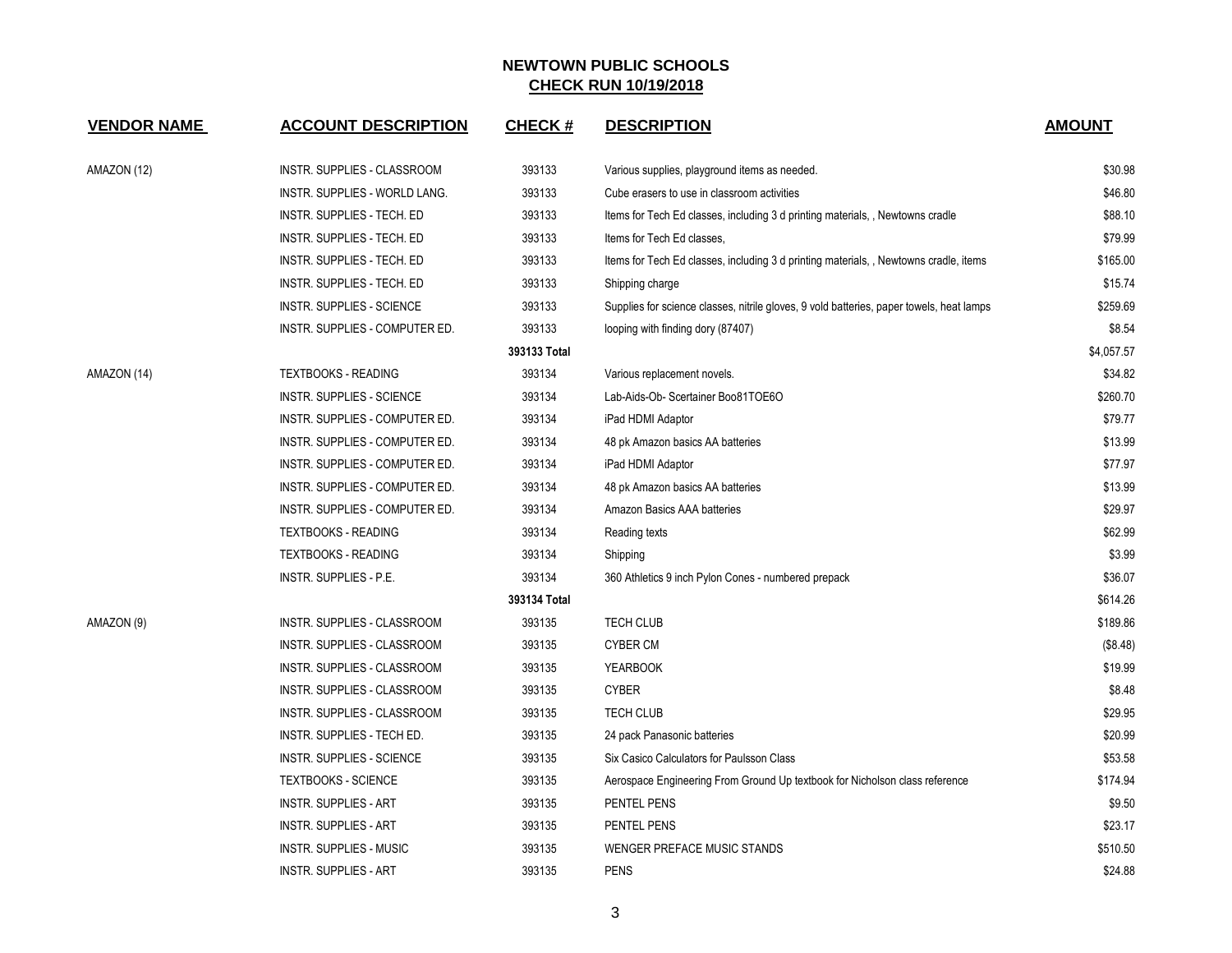| <b>VENDOR NAME</b>         | <b>ACCOUNT DESCRIPTION</b>        | <b>CHECK#</b> | <b>DESCRIPTION</b>                                                                    | <b>AMOUNT</b> |
|----------------------------|-----------------------------------|---------------|---------------------------------------------------------------------------------------|---------------|
| AMAZON (9)                 | REPAIRS - TECH ED.                | 393135        | Corsair Vengeance LPX 16GB (2x8GB) DDR4 DRAM 2400MHz C16 Desktop                      | \$294.97      |
|                            | INSTR. SUPPLIES - TECH ED.        | 393135        | Gigabyte GeForce GT 710 2GB Graphic Cards and Support PCI Express 2.0 X8              | \$608.86      |
|                            | INSTR. SUPPLIES - MUSIC           | 393135        | POWER TAPE- DRIL DRIVER KIT-ADAPTER- BIT-TOP- SCREW DRIVER BITS                       | \$496.76      |
|                            | <b>INSTR. SUPPLIES - MUSIC</b>    | 393135        | POWER TAPE- DRIL DRIVER KIT- ADAPTER- BIT-TOP- SCREW DRIVER BITS                      | \$36.00       |
|                            | <b>INSTR. SUPPLIES - MUSIC</b>    | 393135        | <b>EXTERNAL DRIVE</b>                                                                 | \$56.99       |
|                            | <b>INSTR. SUPPLIES - MATH</b>     | 393135        | Math Dept supplies: Adapter cord, batteries and binder clips (micro and small)        | \$72.92       |
|                            | INSTR. SUPPLIES - TECH ED.        | 393135        | REPLACEMENT CAMERA BATTERIES-BATTERY CHARGER-BATTERY PACK                             | \$25.98       |
|                            | INSTR. SUPPLIES - TECH ED.        | 393135        | REPLACEMENT CAMERA BATTERIES-BATTERY CHARGER-BATTERY PACK                             | \$202.15      |
|                            | INSTR. SUPPLIES - SCIENCE         | 393135        | 24 PLIERS STANLEY 6 INCH//ARTIFICIAL GRASS-6 PACKAGES OF 4 EACH                       | \$179.94      |
|                            | INSTR. SUPPLIES - CLASSROOM       | 393135        | 484-5 for Imagistics IX2700 IX2701 FX2100 SX2100 MX2100 6,500 Page Yield              | \$159.97      |
|                            | INSTR. SUPPLIES - BUSINESS ED     | 393135        | REPORT COVERS- 25 PER BOX                                                             | \$338.20      |
|                            | <b>INSTR. SUPPLIES - MATH</b>     | 393135        | Math department supplies: (3) boxes mechanical pencils, post-it multi-pack            | \$58.46       |
|                            | <b>INSTR. SUPPLIES - SCIENCE</b>  | 393135        | Tech Rise HDMI toVGA cable for use in A206                                            | \$9.99        |
|                            | <b>INSTR. SUPPLIES - GUIDANCE</b> | 393135        | HP L0S28AN 950 Black Ink Cartridge, 2 Ink Cartridges (CN049AN) for Officejet Pro.     | \$60.61       |
|                            | INSTR. SUPPLIES - TECH ED.        | 393135        | WOVEN TOTE BAGS- TRANSFER VINYL- HEAT PRESS MACHINE-SEE CART                          | \$19.99       |
|                            | INSTR. SUPPLIES - TECH ED.        | 393135        | WOVEN TOTE BAGS- TRANSFER VINYL- HEAT PRESS MACHINE-SEE CART                          | \$42.90       |
|                            | INSTR. SUPPLIES - TECH ED.        | 393135        | WOVEN TOTE BAGS- TRANSFER VINYL- HEAT PRESS MACHINE-SEE CART                          | \$26.24       |
|                            | INSTR. SUPPLIES - TECH ED.        | 393135        | WOVEN TOTE BAGS- TRANSFER VINYL- HEAT PRESS MACHINE-SEE CART                          | \$281.53      |
|                            | INSTR. SUPPLIES - TECH ED.        | 393135        | WOVEN TOTE BAGS- TRANSFER VINYL- HEAT PRESS MACHINE-SEE CART                          | \$29.95       |
|                            | INSTR. SUPPLIES - TECH ED.        | 393135        | WOVEN TOTE BAGS- TRANSFER VINYL- HEAT PRESS MACHINE-SEE CART                          | \$69.98       |
|                            | INSTR. SUPPLIES - CLASSROOM       | 393135        | <b>CODE GIRLS</b>                                                                     | \$34.77       |
|                            |                                   | 393135 Total  |                                                                                       | \$4,164.52    |
| AMERICAN RED CROSS         | STAFF TRAIN. - HEALTH ADMIN.      | 393136        | CPR/FIRST AID TRAIN 2018/19                                                           | \$28.00       |
|                            |                                   | 393136 Total  |                                                                                       | \$28.00       |
| ARROW LINE PAINTING LLC    | <b>B&amp;G CONTRACTED SERV.</b>   | 393137        | PARKING LOT LINE PAINTING - ALL SCHOOLS                                               | \$250.00      |
|                            |                                   | 393137 Total  |                                                                                       | \$250.00      |
| <b>BAGEL DELIGHT</b>       | CONTRACTED SERV. - SUPER.         | 393138        | BOE MEETING 09/28/2018                                                                | \$59.95       |
|                            |                                   | 393138 Total  |                                                                                       | \$59.95       |
| <b>BLICK ART MATERIALS</b> | <b>INSTR. SUPPLIES - ART</b>      | 393139        | Art Supplies, see attached (paper, scratch are, scrath knives, water color, templates | \$36.50       |
|                            | <b>INSTR. SUPPLIES - ART</b>      | 393139        | BRUSH- OIL-NEOCOLOR-GLAZE- SEE CART                                                   | \$14.36       |
|                            |                                   | 393139 Total  |                                                                                       | \$50.86       |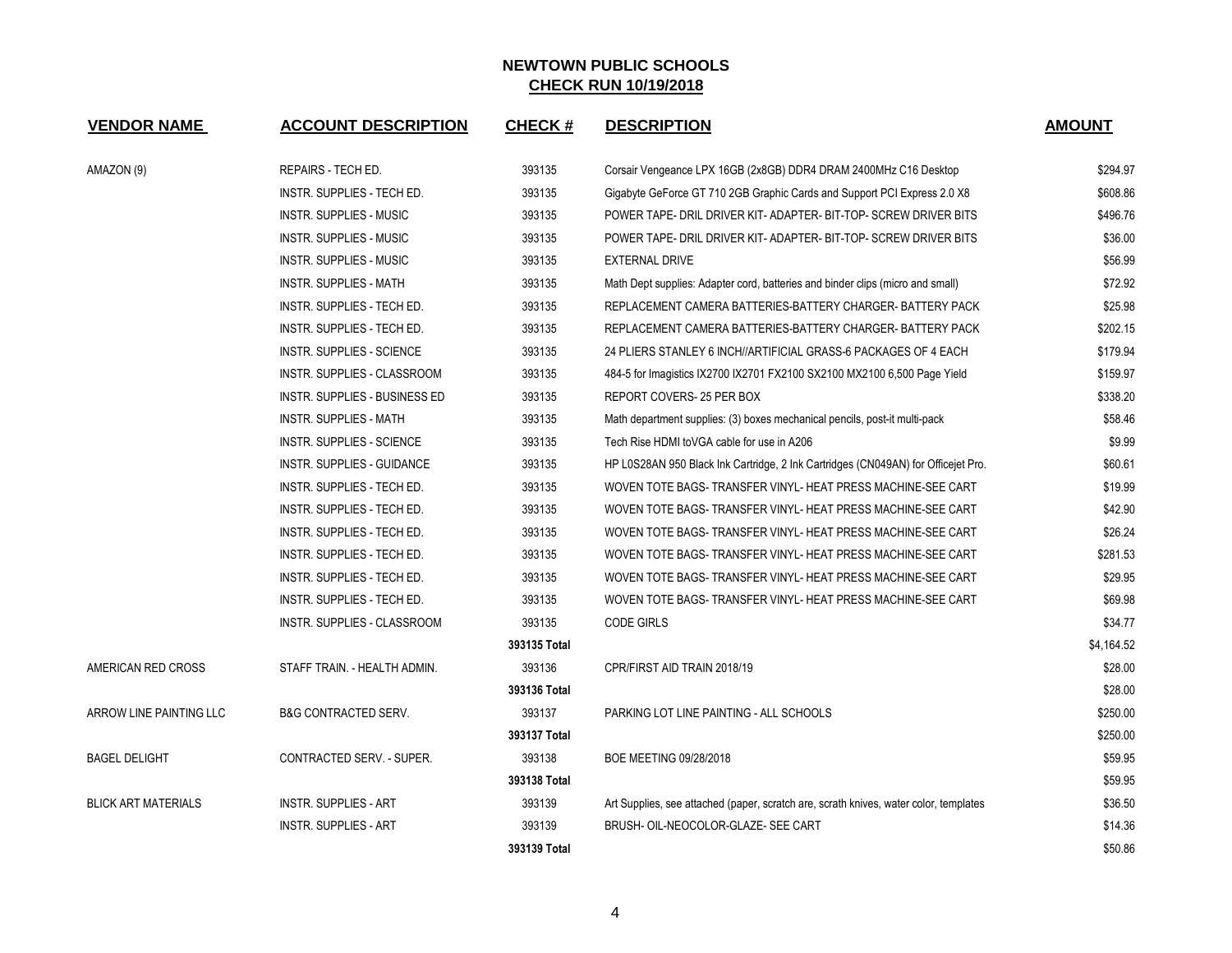| <b>VENDOR NAME</b>                   | <b>ACCOUNT DESCRIPTION</b>          | <b>CHECK#</b> | <b>DESCRIPTION</b>                                                            | <b>AMOUNT</b> |
|--------------------------------------|-------------------------------------|---------------|-------------------------------------------------------------------------------|---------------|
| CABE                                 | OFF. SUPPLIES - ADMIN.              | 393140        | A Practical Guide to Connecticut School Law, 9th Edition- Member              | \$109.98      |
|                                      | OFF. SUPPLIES - ADMIN.              | 393140        | Shipping                                                                      | \$25.00       |
|                                      |                                     | 393140 Total  |                                                                               | \$134.98      |
| CARAPEZZA, TOM                       | <b>B&amp;G SUPPLIES - CUSTODIAL</b> | 393141        | SHOES (90831)                                                                 | \$148.97      |
|                                      |                                     | 393141 Total  |                                                                               | \$148.97      |
| CARLSON, ERIKA                       | <b>SUPPLIES - LIBRARY</b>           | 393142        | LIBRARY SUPPLIES                                                              | \$236.23      |
|                                      |                                     | 393142 Total  |                                                                               | \$236.23      |
| CARTY, DEBRA J.                      | STAFF TRAVEL - SP. ED. PREK-8       | 393143        | TRAVEL 08/29-09/28/18                                                         | \$28.89       |
|                                      |                                     | 393143 Total  |                                                                               | \$28.89       |
| <b>CCSS</b>                          | STAFF TRAIN. - SOC. STUDIES         | 393144        | Annual Fall Conference registrations for Chivinski and Esposito, see attached | \$260.00      |
|                                      |                                     | 393144 Total  |                                                                               | \$260.00      |
| CED                                  | <b>B&amp;G SUPPLIES - MAINT.</b>    | 393145        | TAPE, GFI, WALL JACKS, FIXTURES, PLUGS, EXPANSION JOINTS                      | \$346.66      |
|                                      | <b>B&amp;G SUPPLIES - MAINT.</b>    | 393145        | CONDUIT, GFI, CIRCUITS SHOP STOCK - ELECTRICAL SUPPLIES                       | \$575.45      |
|                                      |                                     | 393145 Total  |                                                                               | \$922.11      |
| CES                                  | TUITION - OUT-OF-DISTRICT REG. ED.  | 393146        | TUITION - OUT-OF-DISTRICT REG. ED.                                            | \$10,800.00   |
|                                      |                                     | 393146 Total  |                                                                               | \$10,800.00   |
| CHAINSAWS UNLIMITED.                 | <b>B&amp;G SUPPLIES - MAINT.</b>    | 393147        | SNOW BLOWER - RIS                                                             | \$2,423.20    |
|                                      | <b>B&amp;G SUPPLIES - MAINT.</b>    | 393147        | SNOW BLOWER - NHS                                                             | \$2,400.00    |
|                                      | <b>B&amp;G SUPPLIES - MAINT.</b>    | 393147        | SNOW BLOWER - MG                                                              | \$2,423.20    |
|                                      | <b>B&amp;G SUPPLIES - MAINT.</b>    | 393147        | SNOW BLOWER - HOM                                                             | \$3,050.00    |
|                                      |                                     | 393147 Total  |                                                                               | \$10,296.40   |
| <b>CHARTER COMMUNICATION</b>         | <b>INSTR. SUPPLIES - TECH ED.</b>   | 393148        | <b>CABLE TV</b>                                                               | \$7.37        |
|                                      |                                     | 393148 Total  |                                                                               | \$7.37        |
| CHIEF ARCHITECT                      | TECH. SOFTWARE - INFO. TECH.        | 393149        | 1 year support & software assurance (SSA)                                     | \$810.00      |
|                                      |                                     | 393149 Total  |                                                                               | \$810.00      |
| <b>CLEAR CUT TREE &amp; LAWN CAR</b> | B. & G. REPAIRS - H.S.              | 393150        | REMOVAL OF TREE BLOCKING CAMERAS - NHS                                        | \$4,550.00    |
|                                      |                                     | 393150 Total  |                                                                               | \$4,550.00    |
| CONNEC-TO-TALK                       | PROF. SERV. - PSYCH/MED. EVAL.      | 393151        | PROF. SERV. - PSYCH/MED. EVAL.                                                | \$2,450.00    |
|                                      |                                     | 393151 Total  |                                                                               | \$2,450.00    |
| <b>CREATIVE FINANCIAL STAFFI</b>     | <b>EXTRA WORK - DISTRICT</b>        | 393152        | STAFFING SERV FOR PAYROLL POSITION                                            | \$250.57      |
|                                      |                                     | 393152 Total  |                                                                               | \$250.57      |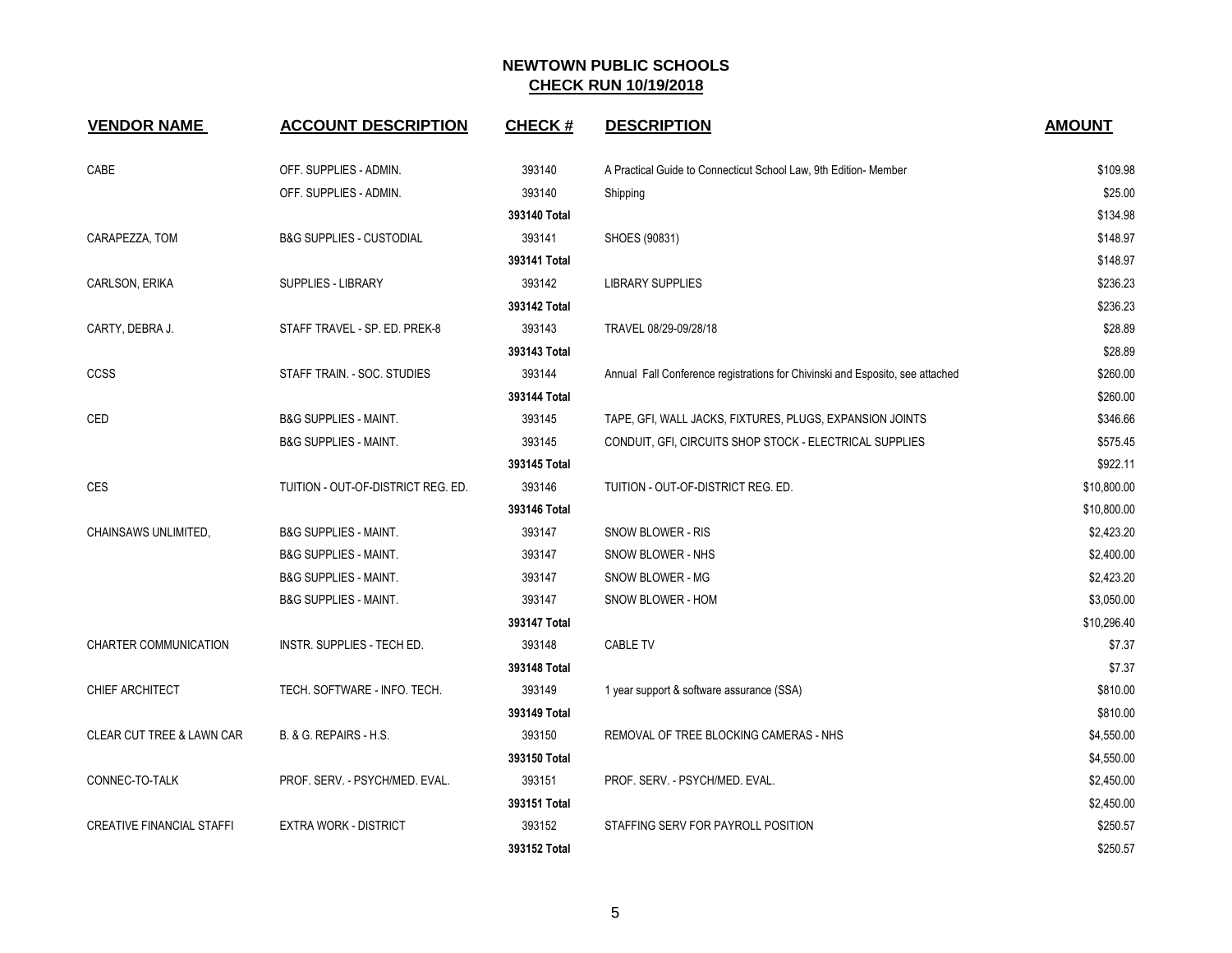| <b>VENDOR NAME</b>      | <b>ACCOUNT DESCRIPTION</b>     | <b>CHECK#</b> | <b>DESCRIPTION</b>                              | <b>AMOUNT</b> |
|-------------------------|--------------------------------|---------------|-------------------------------------------------|---------------|
| CT PEDIATRIC NEUROPSYCH | PROF. SERV. - PSYCH/MED. EVAL. | 393153        | PROF. SERV. - PSYCH/MED. EVAL.                  | \$375.00      |
|                         |                                | 393153 Total  |                                                 | \$375.00      |
| <b>CTAHPERD</b>         | STAFF TRAIN. - CLASSROOM       | 393154        | <b>CTAHPERD Fall Conference Registration</b>    | \$165.00      |
|                         | MEMBERSHIPS - CLASSROOM        | 393154        | Renewal of yearly CTAHPERD Membership           | \$35.00       |
|                         |                                | 393154 Total  |                                                 | \$200.00      |
| DCS PROMOTIONS LLC      | CONTRACTED SERV. - SPORTS      | 393155        | Additional shirs for Cross Country participants | \$226.13      |
|                         |                                | 393155 Total  |                                                 | \$226.13      |
| DE BRANTES, NATHALIE    | STAFF TRAVEL - ADMIN.          | 393156        | AWARDS DINNER TRAVEL                            | \$48.07       |
|                         |                                | 393156 Total  |                                                 | \$48.07       |
| DELL MARKETING L.P.     | INSTR. SUPPLIES - CLASSROOM    | 393157        | Dell Chromebook Free shipping                   | \$1,998.72    |
|                         |                                | 393157 Total  |                                                 | \$1,998.72    |
| DOUGLASS, ELISABETH     | STAFF TRAIN. - CLASSROOM       | 393158        | <b>CRA CONFERENCE</b>                           | \$160.00      |
|                         |                                | 393158 Total  |                                                 | \$160.00      |
| EAST RIVER ENERGY INC.  | FUEL OIL - GEN.                | 393159        | OIL 455.1 GAL MAINT GARAGE                      | \$935.30      |
|                         | FUEL OIL - H.S.                | 393159        | OIL 103.9 GAL H/S                               | \$213.53      |
|                         |                                | 393159 Total  |                                                 | \$1,148.83    |
| <b>EDADVANCE</b>        | TRANS. - OUT-OF-DISTRICT       | 393160        | TRANS. - OUT-OF-DISTRICT                        | \$81,389.14   |
|                         | TUITION - OUT-OF-DISTRICT      | 393160        | TUITION - OUT-OF-DISTRICT                       | \$5,600.00    |
|                         | TUITION - OUT-OF-DISTRICT      | 393160        | TUITION - OUT-OF-DISTRICT                       | \$5,600.00    |
|                         | TUITION - OUT-OF-DISTRICT      | 393160        | TUITION - OUT-OF-DISTRICT                       | \$594.00      |
|                         | TUITION - OUT-OF-DISTRICT      | 393160        | TUITION - OUT-OF-DISTRICT                       | \$5,475.55    |
|                         |                                | 393160 Total  |                                                 | \$98,658.69   |
| EVERSOURCE (ELEC-BOE)   | ELECTRICITY - RIS.             | 393161        | ELEC 51324453075 157,452. KWH                   | \$26,201.07   |
|                         | ELECTRICITY - M.S.             | 393161        | ELEC 51658443072 44,303. KWH                    | \$7,560.34    |
|                         |                                | 393161 Total  |                                                 | \$33,761.41   |
| <b>FAIR AUTO SUPPLY</b> | <b>REPAIRS - MAINT.</b>        | 393162        | <b>MAINT VEHICLE REPAIR PARTS</b>               | \$52.35       |
|                         | <b>REPAIRS - MAINT.</b>        | 393162        | <b>MAINT VEHICLE REPAIR PARTS</b>               | \$1.49        |
|                         | <b>REPAIRS - MAINT.</b>        | 393162        | <b>MAINT VEHICLE REPAIR PARTS</b>               | (\$28.28)     |
|                         | <b>REPAIRS - MAINT.</b>        | 393162        | <b>MAINT VEHICLE REPAIR PARTS</b>               | \$148.29      |
|                         | <b>REPAIRS - MAINT.</b>        | 393162        | <b>MAINT VEHICLE REPAIR PARTS</b>               | \$45.72       |
|                         | <b>REPAIRS - MAINT.</b>        | 393162        | MAINT VEHICLE REPAIR PARTS                      | \$30.39       |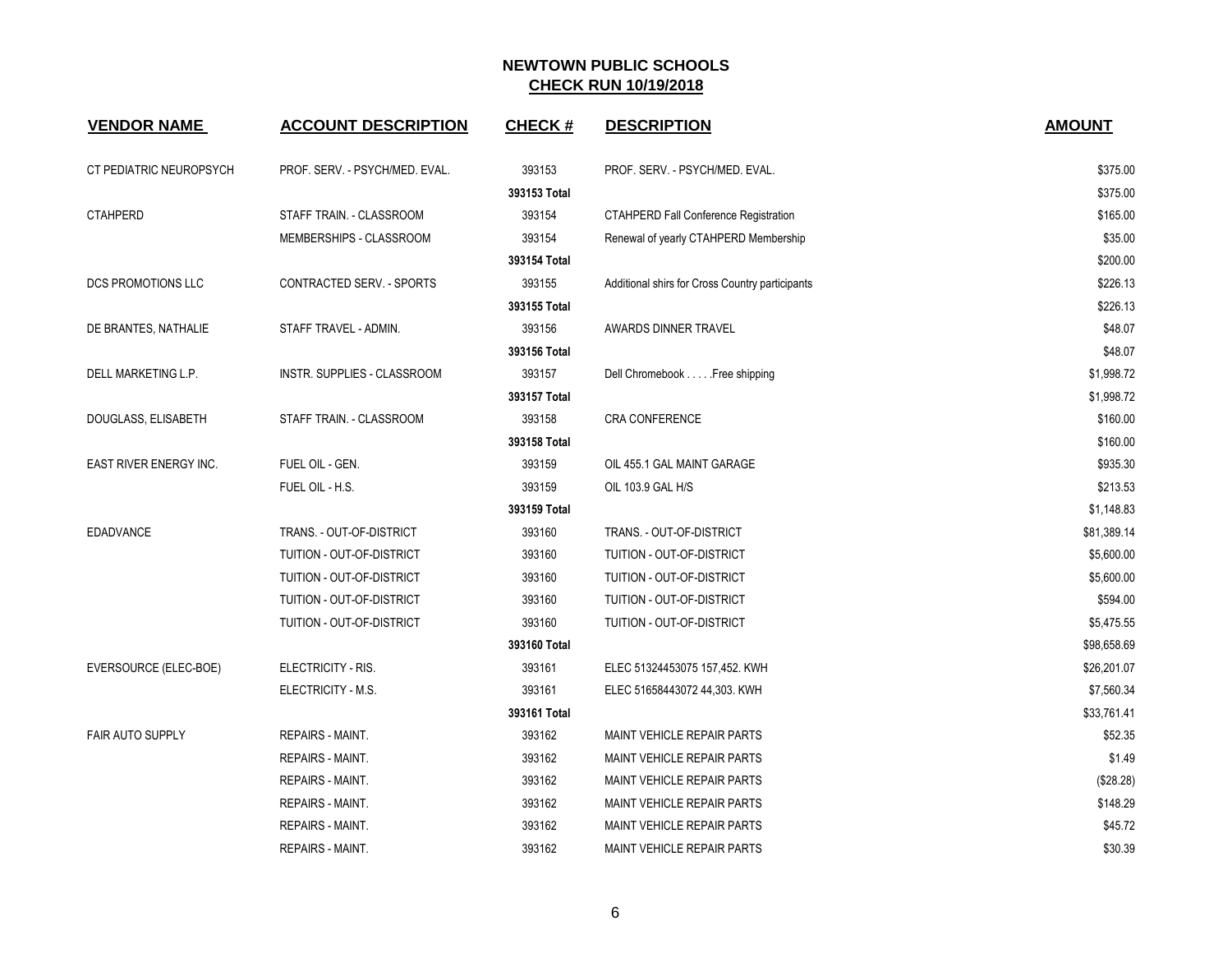| <b>VENDOR NAME</b>           | <b>ACCOUNT DESCRIPTION</b>       | <b>CHECK#</b> | <b>DESCRIPTION</b>                                    | <b>AMOUNT</b> |
|------------------------------|----------------------------------|---------------|-------------------------------------------------------|---------------|
| <b>FAIR AUTO SUPPLY</b>      | <b>REPAIRS - MAINT.</b>          | 393162        | MAINT VEHICLE REPAIR PARTS                            | \$1.39        |
|                              | REPAIRS - MAINT.                 | 393162        | MAINT VEHICLE REPAIR PARTS                            | (\$9.00)      |
|                              |                                  | 393162 Total  |                                                       | \$242.35      |
| FERREIRA, ALDINA             | STAFF TRAVEL - BUS. SERV.        | 393163        | <b>TRAVEL TRB TRAINING</b>                            | \$52.32       |
|                              |                                  | 393163 Total  |                                                       | \$52.32       |
| <b>FISHER SCIENTIFIC</b>     | <b>INSTR. SUPPLIES - SCIENCE</b> | 393164        | S04534 DISTILLATION APPARATUS FOR CHEMISTRY           | \$582.90      |
|                              |                                  | 393164 Total  |                                                       | \$582.90      |
| FOLLETT SCHOOL SOLUTIONS     | TEXTBOOKS - SOC. STUDIES         | 393165        | AP AMER GOV                                           | \$3,970.62    |
|                              | TEXTBOOKS - CURR. DEVELOP.       | 393165        | AP AMER GOV                                           | \$2,647.08    |
|                              |                                  | 393165 Total  |                                                       | \$6,617.70    |
| <b>FOREMAN SCHOOL</b>        | TUITION - OUT-OF-DISTRICT        | 393166        | TUITION - OUT-OF-DISTRICT                             | \$18,999.99   |
|                              |                                  | 393166 Total  |                                                       | \$18,999.99   |
| <b>FRONTIER</b>              | <b>TELEPHONE &amp; CABLE</b>     | 393167        | TELEPHONE SERV 2018/19                                | \$941.48      |
|                              |                                  | 393167 Total  |                                                       | \$941.48      |
| <b>FRONTIER</b>              | <b>TELEPHONE &amp; CABLE</b>     | 393168        | TELEPHONE SERV 2018/19                                | \$789.75      |
|                              |                                  | 393168 Total  |                                                       | \$789.75      |
| <b>FRONTIER</b>              | <b>TELEPHONE &amp; CABLE</b>     | 393169        | TELEPHONE SERV 2018/19                                | \$1,996.59    |
|                              |                                  | 393169 Total  |                                                       | \$1,996.59    |
| <b>FRONTIER</b>              | <b>TELEPHONE &amp; CABLE</b>     | 393170        | TELEPHONE SERV 2018/19                                | \$68.43       |
|                              |                                  | 393170 Total  |                                                       | \$68.43       |
| <b>GENGRAS CENTER SCHOOL</b> | TUITION - OUT-OF-DISTRICT        | 393171        | TUITION - OUT-OF-DISTRICT                             | \$5,760.00    |
|                              | TUITION - OUT-OF-DISTRICT        | 393171        | TUITION - OUT-OF-DISTRICT                             | \$3,600.00    |
|                              |                                  | 393171 Total  |                                                       | \$9,360.00    |
| <b>GOMBOS, KATHLEEN</b>      | STAFF TRAVEL - ADMIN.            | 393172        | AIRFARE EDUCATIONAL LEADERSHIP CONF.                  | \$315.96      |
|                              |                                  | 393172 Total  |                                                       | \$315.96      |
| <b>GOPHER</b>                | INSTR. SUPPLIES - CLASSROOM      | 393173        | Recess Supplies - Free shipping coupon code G-D18-765 | \$719.75      |
|                              |                                  | 393173 Total  |                                                       | \$719.75      |
| <b>GRAINGER</b>              | EQUIPMENT - DISTRICT FURNITURE   | 393174        | 7 DEHUMIDIFIERS - NMS                                 | \$2,619.82    |
|                              |                                  | 393174 Total  |                                                       | \$2,619.82    |
| HARRISON, TRENT              | OTHER SUPPLIES - STAFF DEVELOP.  | 393175        | NEW STAFF ORIENTATION                                 | \$35.85       |
|                              |                                  | 393175 Total  |                                                       | \$35.85       |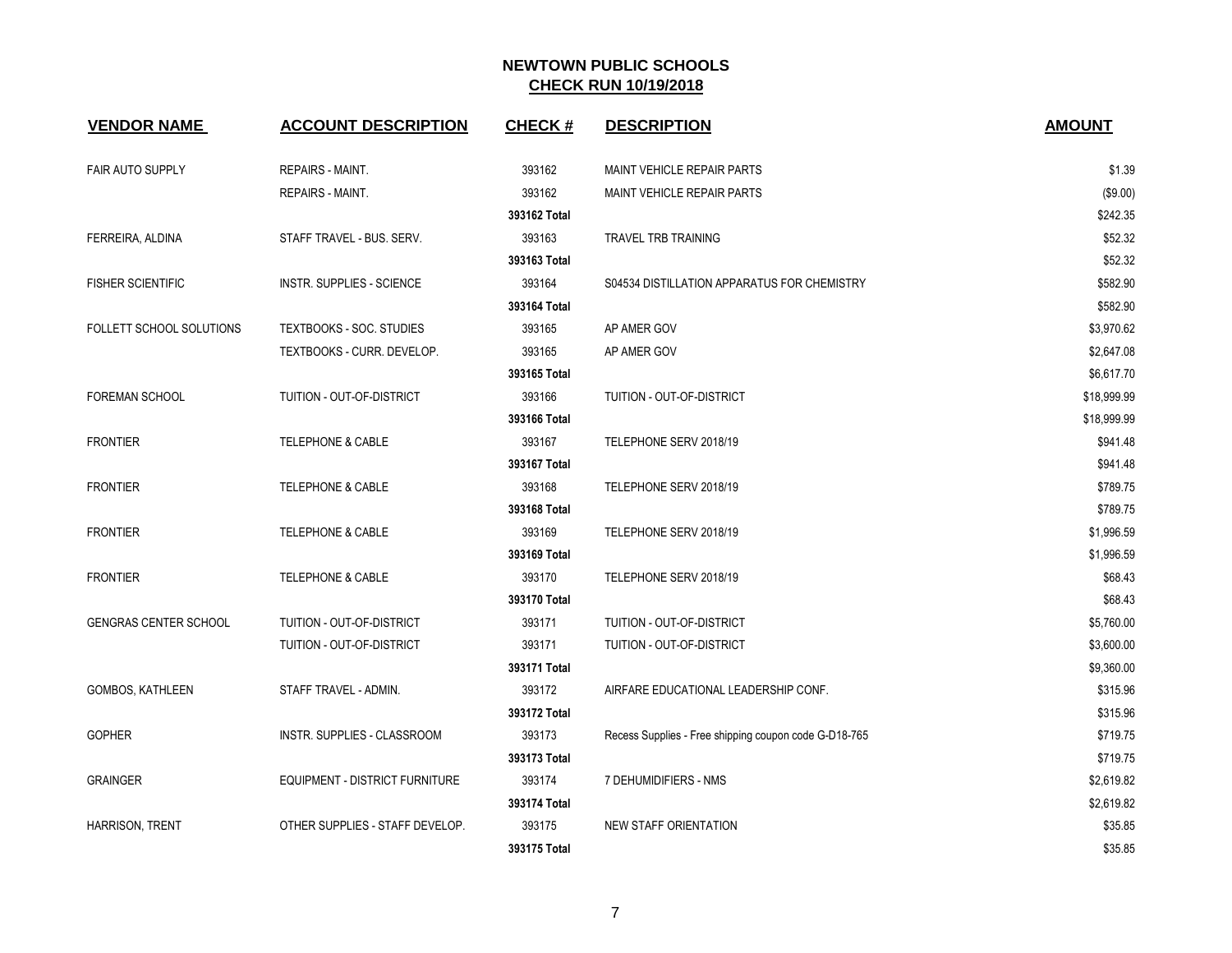| <b>VENDOR NAME</b>              | <b>ACCOUNT DESCRIPTION</b>          | <b>CHECK#</b> | <b>DESCRIPTION</b>                                                           | <b>AMOUNT</b> |
|---------------------------------|-------------------------------------|---------------|------------------------------------------------------------------------------|---------------|
| <b>HAT CITY PAPER &amp; SUP</b> | <b>B&amp;G SUPPLIES - CUSTODIAL</b> | 393176        | PAPER PRODUCTS, NAPKINS, BURNISHING PADS - CUST SUPPLIES                     | \$3,330.27    |
|                                 |                                     | 393176 Total  |                                                                              | \$3,330.27    |
| <b>HOUGHTON MIFFLIN COM</b>     | INSTR. SUPPLIES - WORLD LANG.       | 393177        | Avancemos Online students editions, 1 year, multi levels per attached quote. | \$150.00      |
|                                 |                                     | 393177 Total  |                                                                              | \$150.00      |
| HUGH'S MECHANICAL EQUIPMENT     | <b>PROF. SERV. - B. &amp; G.</b>    | 393178        | UNDERGROUND TANK INSPECTIONS                                                 | \$1,350.00    |
|                                 | PROF. SERV. - B. & G.               | 393178        | UNDERGROUND FUEL TANK DEEP FILING                                            | \$750.00      |
|                                 |                                     | 393178 Total  |                                                                              | \$2,100.00    |
| HUSSEY SEATING COMPANY          | <b>EMERGENCY REPAIRS - RIS.</b>     | 393179        | SERVICE BLEACHERS - RIS                                                      | \$950.00      |
|                                 |                                     | 393179 Total  |                                                                              | \$950.00      |
| <b>IDWHOLESALER</b>             | OFF. SUPPLIES - ADMIN.              | 393180        | Clear badge holder, 1840-5060, no s/h                                        | \$26.00       |
|                                 |                                     | 393180 Total  |                                                                              | \$26.00       |
| INGERSOLL AUTO OF DANBURY       | <b>REPAIRS - MAINT.</b>             | 393181        | TRANSMISSION VALVE BODY REPAIR - 55NT COURIER VEHICLE                        | \$2,680.00    |
|                                 |                                     | 393181 Total  |                                                                              | \$2,680.00    |
| <b>ITSAVVY LLC</b>              | REPAIRS - INFO. TECH.               | 393182        | PowerSupply for SignaMax Part DC-1848-240W part # 21562470Quote 3147157      | \$490.85      |
|                                 | REPAIRS - INFO. TECH.               | 393182        | APC Battery APC Smart                                                        | \$152.05      |
|                                 |                                     | 393182 Total  |                                                                              | \$642.90      |
| <b>IXL LEARNING</b>             | CONTRACTED SERV. - MATH             | 393183        | IXL Renewal Quote # 2895890818                                               | \$4,225.00    |
|                                 |                                     | 393183 Total  |                                                                              | \$4,225.00    |
| KUROSKI, THOMAS M.              | INSTR. SUPPLIES - SCIENCE           | 393184        | <b>SCIENCE SUPPLIES</b>                                                      | \$17.00       |
|                                 |                                     | 393184 Total  |                                                                              | \$17.00       |
| LONGOBUCCO, KIMBERLY            | STAFF TRAVEL - ADMIN.               | 393185        | TRAVEL CAS CONF & AWARDS DINNER                                              | \$78.70       |
|                                 |                                     | 393185 Total  |                                                                              | \$78.70       |
| <b>MAGNAKLEEN SERVICES LLC</b>  | <b>B&amp;G SUPPLIES - CUSTODIAL</b> | 393186        | MOP / RUG SERVICE - ALL SCHOOLS 2018-2019                                    | \$109.70      |
|                                 | <b>B&amp;G SUPPLIES - CUSTODIAL</b> | 393186        | MOP / RUG SERVICE - ALL SCHOOLS 2018-2019                                    | \$47.15       |
|                                 | <b>B&amp;G SUPPLIES - CUSTODIAL</b> | 393186        | MOP / RUG SERVICE - ALL SCHOOLS 2018-2019                                    | \$60.65       |
|                                 | <b>B&amp;G SUPPLIES - CUSTODIAL</b> | 393186        | MOP / RUG SERVICE - ALL SCHOOLS 2018-2019                                    | \$33.80       |
|                                 | <b>B&amp;G SUPPLIES - CUSTODIAL</b> | 393186        | MOP / RUG SERVICE - ALL SCHOOLS 2018-2019                                    | \$21.50       |
|                                 | <b>B&amp;G SUPPLIES - CUSTODIAL</b> | 393186        | MOP / RUG SERVICE - ALL SCHOOLS 2018-2019                                    | \$30.65       |
|                                 | <b>B&amp;G SUPPLIES - CUSTODIAL</b> | 393186        | MOP / RUG SERVICE - ALL SCHOOLS 2018-2019                                    | \$28.25       |
|                                 | <b>B&amp;G SUPPLIES - CUSTODIAL</b> | 393186        | MOP / RUG SERVICE - ALL SCHOOLS 2018-2019                                    | \$125.10      |
|                                 | <b>B&amp;G SUPPLIES - CUSTODIAL</b> | 393186        | MOP / RUG SERVICE - ALL SCHOOLS 2018-2019                                    | \$47.15       |
|                                 | <b>B&amp;G SUPPLIES - CUSTODIAL</b> | 393186        | MOP / RUG SERVICE - ALL SCHOOLS 2018-2019                                    | \$60.65       |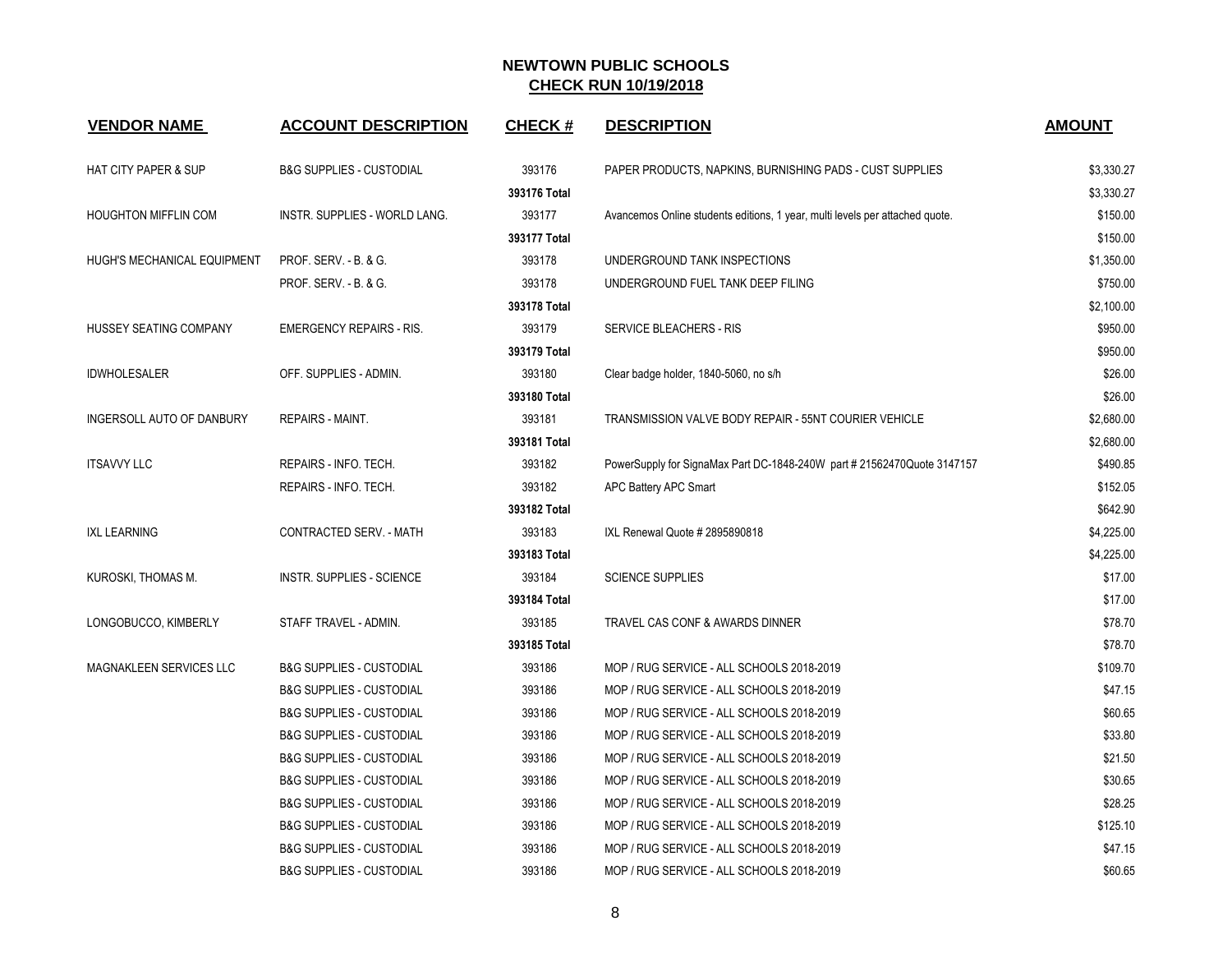| <b>VENDOR NAME</b>      | <b>ACCOUNT DESCRIPTION</b>            | <b>CHECK#</b> | <b>DESCRIPTION</b>                        | <b>AMOUNT</b> |
|-------------------------|---------------------------------------|---------------|-------------------------------------------|---------------|
| MAGNAKLEEN SERVICES LLC | <b>B&amp;G SUPPLIES - CUSTODIAL</b>   | 393186        | MOP / RUG SERVICE - ALL SCHOOLS 2018-2019 | \$33.80       |
|                         | <b>B&amp;G SUPPLIES - CUSTODIAL</b>   | 393186        | MOP / RUG SERVICE - ALL SCHOOLS 2018-2019 | \$21.50       |
|                         | <b>B&amp;G SUPPLIES - CUSTODIAL</b>   | 393186        | MOP / RUG SERVICE - ALL SCHOOLS 2018-2019 | \$30.65       |
|                         | <b>B&amp;G SUPPLIES - CUSTODIAL</b>   | 393186        | MOP / RUG SERVICE - ALL SCHOOLS 2018-2019 | \$28.25       |
|                         |                                       | 393186 Total  |                                           | \$678.80      |
| <b>MAKEMUSIC INC.</b>   | INSTR. SUPPLIES - MUSIC               | 393187        | <b>SMART MUSIC STUDENT ACCESS</b>         | \$360.00      |
|                         |                                       | 393187 Total  |                                           | \$360.00      |
| MANNING, DANA           | INSTR. SUPPLIES - CLASSROOM           | 393188        | <b>FAREWLL GIFT</b>                       | \$40.95       |
|                         |                                       | 393188 Total  |                                           | \$40.95       |
| MASON W.B. INC.         | INSTR. SUPPLIES - SCIENCE             | 393189        | PENS, TAPE, FOLDERS, MAGNETS              | (\$7.34)      |
|                         | <b>INSTR. SUPPLIES - SCIENCE</b>      | 393189        | PENS, TAPE, FOLDERS, MAGNETS              | \$15.98       |
|                         | INSTR. SUPPLIES - SCIENCE             | 393189        | PENS, TAPE, FOLDERS, MAGNETS              | \$39.46       |
|                         | INSTR. SUPPLIES - SCIENCE             | 393189        | PENS, TAPE, FOLDERS, MAGNETS              | \$4.80        |
|                         | INSTR. SUPPLIES - SCIENCE             | 393189        | PENS, TAPE, FOLDERS, MAGNETS              | \$2.54        |
|                         | INSTR. SUPPLIES - COMPUTER ED.        | 393189        | Computer Tech portion                     | \$5.20        |
|                         | INSTR. SUPPLIES - ENGLISH             | 393189        | English portion.                          | \$199.40      |
|                         | <b>EQUIPMENT - DISTRICT FURNITURE</b> | 393189        | HON MID BACK CHAIRS - 15 @ \$239.00 EACH  | \$2,868.00    |
|                         | EQUIPMENT - DISTRICT FURNITURE        | 393189        | HON MID BACK CHAIRS - 15 @ \$239.00 EACH  | \$239.00      |
|                         | INSTR. SUPPLIES - SP. ED. H.S.        | 393189        | NHS SUPPLIES                              | \$36.33       |
|                         | INSTR. SUPPLIES - GUIDANCE            | 393189        | 50 DOZEN PRE-SHARPENED PENCILS            | \$37.00       |
|                         |                                       | 393189 Total  |                                           | \$3,440.37    |
| MCARTHUR, CYNTHIA       | STAFF TRAVEL - CLASSROOM              | 393190        | TRAVEL PERFORMANCE MATTER FORUM           | \$44.69       |
|                         |                                       | 393190 Total  |                                           | \$44.69       |
| MELIORA ACADEMY INC.    | TUITION - OUT-OF-DISTRICT             | 393191        | TUITION - OUT-OF-DISTRICT                 | \$14,191.00   |
|                         |                                       | 393191 Total  |                                           | \$14,191.00   |
| METZ, ANTHONY           | STAFF TRAVEL - CLASSROOM              | 393192        | TRAVEL TEAM MENTORSHIP TRAINING           | \$23.54       |
|                         |                                       | 393192 Total  |                                           | \$23.54       |
| MEYER WILLIAM B.INC.    | OFF. SUPPLIES - PUPIL SERV.           | 393193        | <b>RECORDS STORAGE</b>                    | \$121.35      |
|                         |                                       | 393193 Total  |                                           | \$121.35      |
| <b>MITCHELL</b>         | FUEL FOR VEHICLES - TRANS.            | 393194        | PROPANE 649.4                             | \$837.73      |
|                         | FUEL FOR VEHICLES - TRANS.            | 393194        | <b>PROPANE 1000.0</b>                     | \$1,290.00    |
|                         |                                       | 393194 Total  |                                           | \$2,127.73    |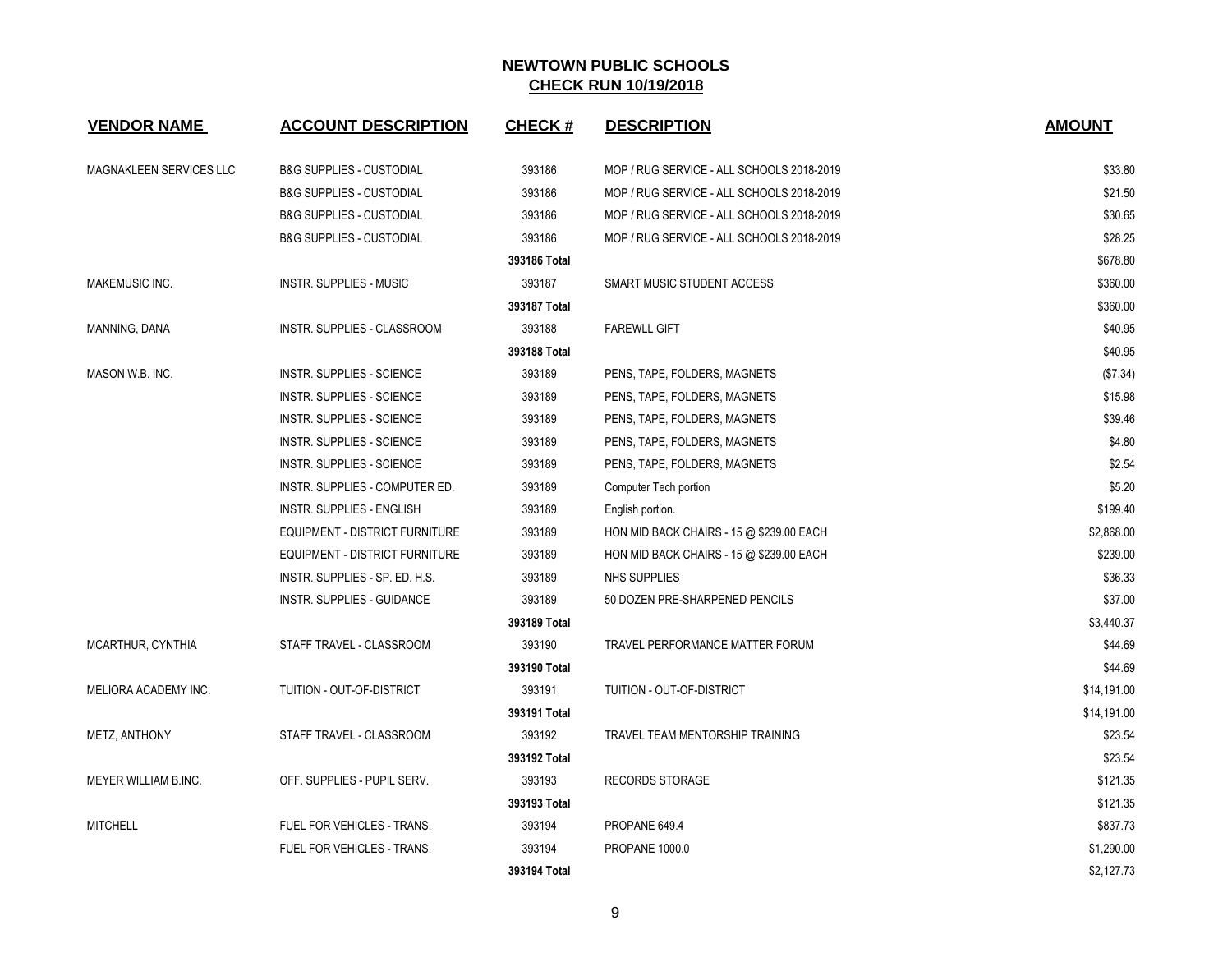| <b>VENDOR NAME</b>           | <b>ACCOUNT DESCRIPTION</b>       | <b>CHECK#</b> | <b>DESCRIPTION</b>                                                          | <b>AMOUNT</b> |
|------------------------------|----------------------------------|---------------|-----------------------------------------------------------------------------|---------------|
| MONROE ELECTRIC LLC          | REPAIRS - INFO. TECH.            | 393195        | C085 - add 10 Cat5E drops, and quad outlet - repair connection under desk   | \$2,095.00    |
|                              |                                  | 393195 Total  |                                                                             | \$2,095.00    |
| MORSE & CO, E.A.             | <b>REPAIRS - CUSTODIAL</b>       | 393196        | <b>CUST MACHINE REPAIRS - RIS</b>                                           | \$129.86      |
|                              |                                  | 393196 Total  |                                                                             | \$129.86      |
| NARAYANAN, LISA              | <b>INSTR. SUPPLIES - SCIENCE</b> | 393197        | <b>SCIENCE SUPPLIES</b>                                                     | \$36.41       |
|                              |                                  | 393197 Total  |                                                                             | \$36.41       |
| NATIONAL GEOGRAPHIC EXPLO    | INSTR. SUPPLIES - CLASSROOM      | 393198        | Subscription Renewal for Young Explorer - VOYAGER edition, Grade Level 1    | \$308.28      |
|                              |                                  | 393198 Total  |                                                                             | \$308.28      |
| NATIONAL GEOGRAPHIC EXPLO    | INSTR. SUPPLIES - CLASSROOM      | 393199        | Subscription Renewal for Explorer - PIONEER edition, 2018-19, Grade level 2 | \$261.25      |
|                              |                                  | 393199 Total  |                                                                             | \$261.25      |
| NATIONAL GEOGRAPHIC EXPLO    | INSTR. SUPPLIES - CLASSROOM      | 393200        | Subscription renewal for Explorer - TRAILBLAZER edition, Grade level 3      | \$355.30      |
|                              |                                  | 393200 Total  |                                                                             | \$355.30      |
| NATIONAL GEOGRAPHIC EXPLO    | INSTR. SUPPLIES - CLASSROOM      | 393201        | Subscription renewal for Explorer - PATHFINDER edition, 2018-19 school year | \$303.04      |
|                              |                                  | 393201 Total  |                                                                             | \$303.04      |
| <b>NCS PEARSON INC.</b>      | INSTR. SUPPLIES - PSYCH.         | 393202        | BASC SPANISH PRESCHOOL 30809                                                | \$42.65       |
|                              | INSTR. SUPPLIES - PSYCH.         | 393202        | BASC SPANISH AGES 6-11 PARENT 30812                                         | \$42.65       |
|                              | INSTR. SUPPLIES - PSYCH.         | 393202        | <b>SHIPPING</b>                                                             | \$10.00       |
|                              |                                  | 393202 Total  |                                                                             | \$95.30       |
| <b>NEWTOWN FOOD SERVICES</b> | OFF. SUPPLIES - ADMIN.           | 393203        | For professional development refreshments                                   | \$20.00       |
|                              |                                  | 393203 Total  |                                                                             | \$20.00       |
| NEWTOWN MIDDLE SCHOOL        | <b>CONTRACTED SERV. - SPORTS</b> | 393204        | Encumber for contracted services, ie: track meets, tournament fees, umpires | \$40.00       |
|                              |                                  | 393204 Total  |                                                                             | \$40.00       |
| OFFICE DEPOT, INC            | INSTR. SUPPLIES - CLASSROOM      | 393205        | For supplies through CT bid. Free shipping. Hole punch, sticky notes        | \$31.32       |
|                              |                                  | 393205 Total  |                                                                             | \$31.32       |
| PEARSON EDUCATION INC. 6     | TEXTBOOKS - CLASSROOM            | 393206        | Emergent-Early Letter Name Student Book 10 pk                               | \$206.34      |
|                              |                                  | 393206 Total  |                                                                             | \$206.34      |
| PEPPER J.W. & SON IN         | <b>INSTR. SUPPLIES - MUSIC</b>   | 393207        | Music, see attached list                                                    | \$68.03       |
|                              | <b>INSTR. SUPPLIES - MUSIC</b>   | 393207        | shipping                                                                    | \$10.99       |
|                              |                                  | 393207 Total  |                                                                             | \$79.02       |
| PERKINS SCHOOL FOR THE BL    | <b>TUITION - OUT-OF-DISTRICT</b> | 393208        | TUITION - OUT-OF-DISTRICT                                                   | \$22,397.01   |
|                              |                                  | 393208 Total  |                                                                             | \$22,397.01   |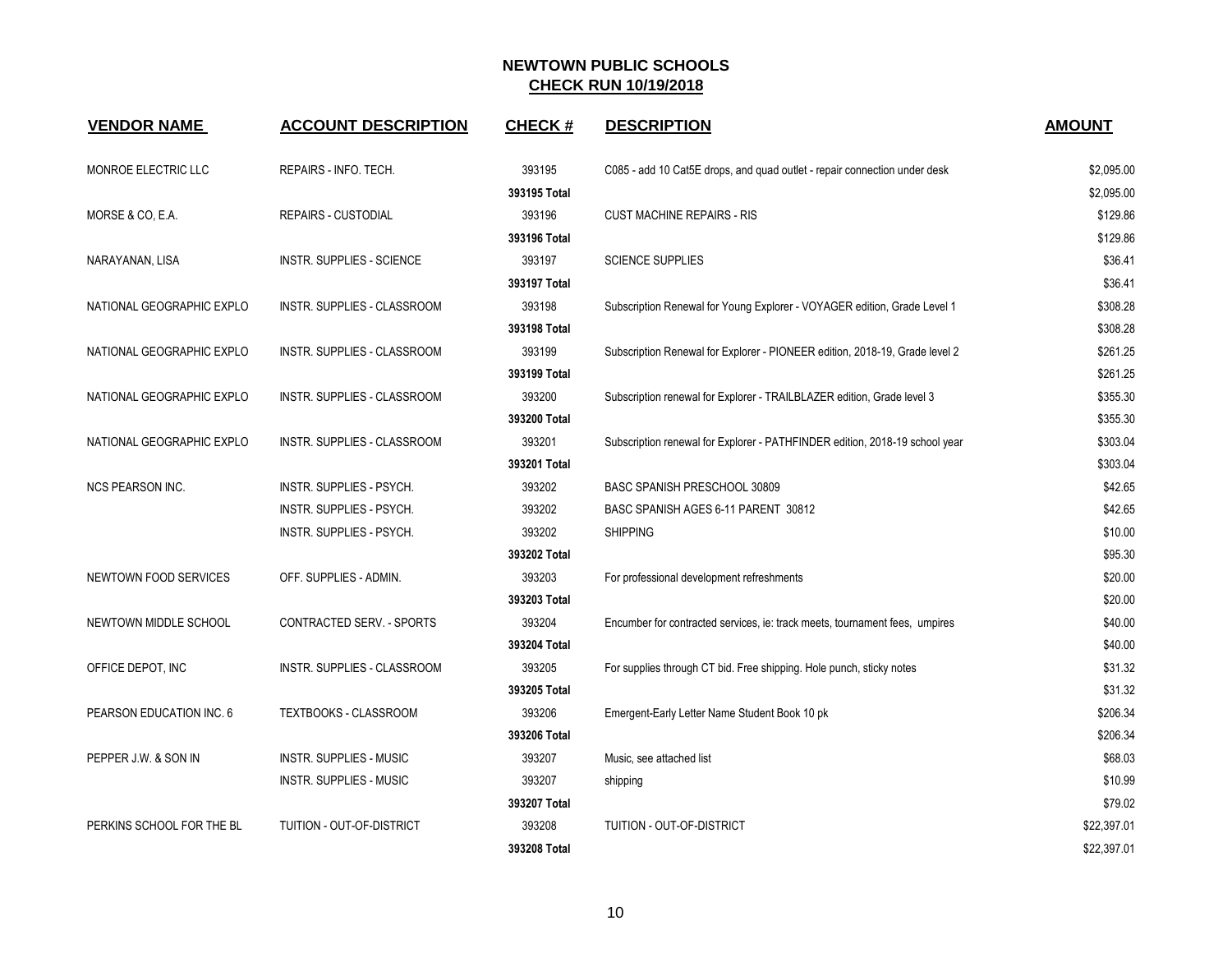| <b>VENDOR NAME</b>       | <b>ACCOUNT DESCRIPTION</b>          | <b>CHECK#</b> | <b>DESCRIPTION</b>                                           | <b>AMOUNT</b> |
|--------------------------|-------------------------------------|---------------|--------------------------------------------------------------|---------------|
| PLAYGROUND MEDIC         | <b>B&amp;G CONTRACTED SERV.</b>     | 393209        | PLAYGROUND INSPECTIONS - ALL SCHOOLS 2018-2019               | \$4,500.00    |
|                          |                                     | 393209 Total  |                                                              | \$4,500.00    |
| POMPANO, MARK J.         | STAFF TRAVEL - SECURITY             | 393210        | TRAVEL 08/01-09/30/18                                        | \$213.80      |
|                          |                                     | 393210 Total  |                                                              | \$213.80      |
| PRO-ED                   | INSTR. SUPPLIES - PSYCH.            | 393211        | ASDS FORMS #9352                                             | \$66.00       |
|                          | INSTR. SUPPLIES - PSYCH.            | 393211        | <b>SHIPPING</b>                                              | \$6.60        |
|                          | INSTR. SUPPLIES - SP. ED. H.S.      | 393211        | EDMARK FUNCTIONAL WORD SERIES SIGNS AROUND YOU ITEM: 14230   | \$210.00      |
|                          | INSTR. SUPPLIES - SP. ED. H.S.      | 393211        | <b>SHIPPING</b>                                              | \$21.00       |
|                          |                                     | 393211 Total  |                                                              | \$303.60      |
| <b>QUILL CORPORATION</b> | INSTR. SUPPLIES - CLASSROOM         | 393212        | Instructional supplies classroom                             | \$203.62      |
|                          | INSTR. SUPPLIES - CLASSROOM         | 393212        | Instructional supplies classroom                             | \$199.14      |
|                          | INSTR. SUPPLIES - CLASSROOM         | 393212        | Instructional supplies classroom                             | \$351.98      |
|                          | INSTR. SUPPLIES - CLASSROOM         | 393212        | Instructional supplies classroom                             | (\$175.99)    |
|                          | INSTR. SUPPLIES - CLASSROOM         | 393212        | Instructional supplies classroom                             | \$247.19      |
|                          |                                     | 393212 Total  |                                                              | \$825.94      |
| QUINN, MEGHAN            | OFF. SUPPLIES - ADMIN.              | 393213        | <b>HOPS PROGRAM SUPPLIES</b>                                 | \$38.47       |
|                          |                                     | 393213 Total  |                                                              | \$38.47       |
| RADACHOWSKY, JENNIFER    | STAFF TRAVEL - PUPIL SERV.          | 393214        | TRAVEL 08/27-09/26/2018                                      | \$23.54       |
|                          |                                     | 393214 Total  |                                                              | \$23.54       |
| <b>RDPAGENCY</b>         | CONTRACTED SERV. - SP/HEAR.         | 393215        | SPANISH INTERPRETER FOR PPT                                  | \$160.00      |
|                          |                                     | 393215 Total  |                                                              | \$160.00      |
| REGIONAL SCHOOL DIST     | TUITION - OUT-OF-DISTRICT           | 393216        | TUITION - OUT-OF-DISTRICT                                    | \$41,872.50   |
|                          |                                     | 393216 Total  |                                                              | \$41,872.50   |
| RENAISSANCE LEARNING     | CONTRACTED SERV. - READING          | 393217        | Accelerated Reader Subscription Renewal 8/1/2018 - 7/31/2019 | \$7,911.50    |
|                          |                                     | 393217 Total  |                                                              | \$7,911.50    |
| ROBINSON, RICK           | <b>B&amp;G SUPPLIES - CUSTODIAL</b> | 393218        | SHOES (90831)                                                | \$109.99      |
|                          |                                     | 393218 Total  |                                                              | \$109.99      |
| SCHOLASTIC INC (2)       | INSTR. SUPPLIES - SP. ED. H.S.      | 393219        | SCOPE AND SCHOLASTIC ACTION MAGAZINE FOR NHS                 | \$104.39      |
|                          | INSTR. SUPPLIES - SP. ED. H.S.      | 393219        | SCOPE AND SCHOLASTIC ACTION MAGAZINE FOR NHS                 | \$109.89      |
|                          |                                     | 393219 Total  |                                                              | \$214.28      |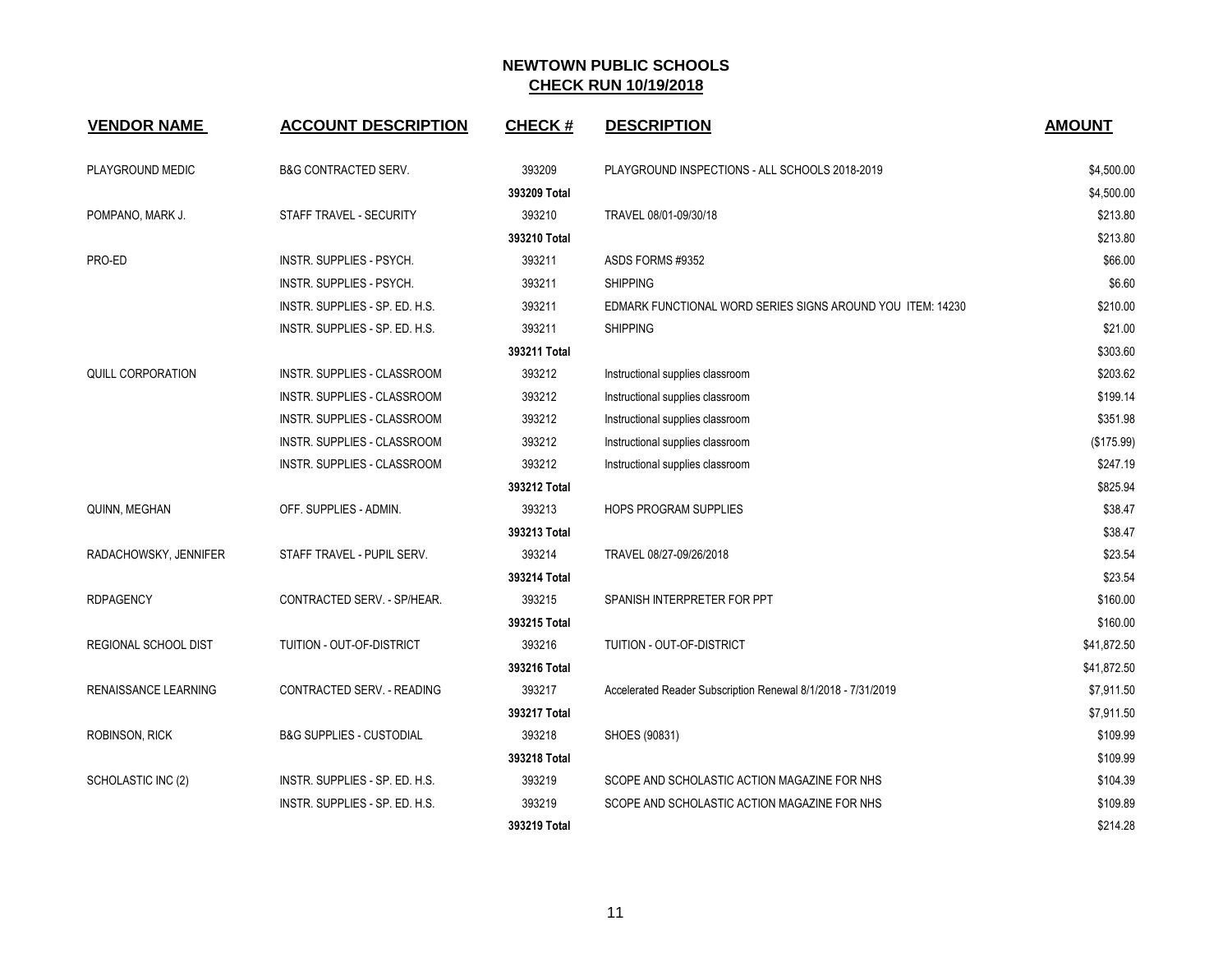| <b>VENDOR NAME</b>              | <b>ACCOUNT DESCRIPTION</b>         | <b>CHECK#</b> | <b>DESCRIPTION</b>                                                     | <b>AMOUNT</b> |
|---------------------------------|------------------------------------|---------------|------------------------------------------------------------------------|---------------|
| <b>SCHOOL SPECIALTY</b>         | <b>INSTR. SUPPLIES - ART</b>       | 393220        | Instructional supplies Art                                             | \$9.36        |
|                                 | <b>INSTR. SUPPLIES - ART</b>       | 393220        | Instructional supplies Art                                             | \$2,687.98    |
|                                 | <b>INSTR. SUPPLIES - ART</b>       | 393220        | Instructional supplies Art                                             | \$130.51      |
|                                 | INSTR. SUPPLIES - CLASSROOM        | 393220        | Class supplies, paper, markers, clipboards, color pencils-see attached | \$313.55      |
|                                 | INSTR. SUPPLIES - CLASSROOM        | 393220        | Class supplies, paper, markers, clipboards, color pencils-see attached | \$226.09      |
|                                 | INSTR. SUPPLIES - CLASSROOM        | 393220        | see attached, crayons, glue sticks, dry erase, pens, dry erase board   | \$740.81      |
|                                 | INSTR. SUPPLIES - CLASSROOM        | 393220        | Classroom supplies for grades 1 and 3 and office                       | \$221.79      |
|                                 |                                    | 393220 Total  |                                                                        | \$4,330.09    |
| <b>SECURE ECO SHRED</b>         | <b>INSTR. SUPPLIES - CLASSROOM</b> | 393221        | for monthly shredding contract July 2018 - June 2019                   | \$35.00       |
|                                 |                                    | 393221 Total  |                                                                        | \$35.00       |
| SHEFFIELD POTTERY IN            | <b>INSTR. SUPPLIES - ART</b>       | 393222        | New England White Low Fire Earthenware, 50 lb boxes, no shipping       | \$117.25      |
|                                 |                                    | 393222 Total  |                                                                        | \$117.25      |
| SHI INTERNATIONAL CORP.         | PROF. SERV. - B. & G.              | 393223        | VEHICLE TRACKING SYSTEM - MAINT VEHICLES                               | \$3,598.80    |
|                                 |                                    | 393223 Total  |                                                                        | \$3,598.80    |
| SOUTHBURY PRINTING C            | PRINTING - ADMIN.                  | 393224        | Cum Folder portfolios, bundle of 150                                   | \$103.65      |
|                                 |                                    | 393224 Total  |                                                                        | \$103.65      |
| SPEECH PATHOLOGY GROUP          | CONTRACTED SERV. - SP/HEAR.        | 393225        | CONTRACTED SERV. - SP/HEAR.                                            | \$4,755.00    |
|                                 |                                    | 393225 Total  |                                                                        | \$4,755.00    |
| <b>SUPPLYWORKS</b>              | <b>B&amp;G SUPPLIES - MAINT.</b>   | 393226        | SYMMONS FAUCET - MAINT SUPPLIES                                        | \$192.35      |
|                                 |                                    | 393226 Total  |                                                                        | \$192.35      |
| <b>TESTA REFRIGERATION, LLC</b> | REPAIRS - CAFETERIA                | 393227        | REPAIR SALAD TABLE                                                     | \$285.00      |
|                                 | REPAIRS - CAFETERIA                | 393227        | <b>REPAIR HOBORT FREEZER</b>                                           | \$150.00      |
|                                 | <b>REPAIRS - CAFETERIA</b>         | 393227        | REPAIR TIME CLOCK FREEZER                                              | \$375.00      |
|                                 | <b>REPAIRS - CAFETERIA</b>         | 393227        | REPAIR SALAD CASE                                                      | \$135.00      |
|                                 |                                    | 393227 Total  |                                                                        | \$945.00      |
| TROCHE MARISOL MS.ED.LPC        | PROF. SERV. - PSYCH/MED. EVAL.     | 393228        | PROF. SERV. - PSYCH/MED. EVAL.                                         | \$300.00      |
|                                 |                                    | 393228 Total  |                                                                        | \$300.00      |
| URGENT CARE MEDICAL ASSOC       | <b>ADMINISTRATION FEES</b>         | 393229        | 2017-18 POST OFFER                                                     | \$297.00      |
|                                 | <b>ADMINISTRATION FEES</b>         | 393229        | 2017-18 POST OFFER                                                     | \$99.00       |
|                                 | <b>ADMINISTRATION FEES</b>         | 393229        | 2017-18 POST OFFER                                                     | \$3,366.00    |
|                                 |                                    | 393229 Total  |                                                                        | \$3,762.00    |